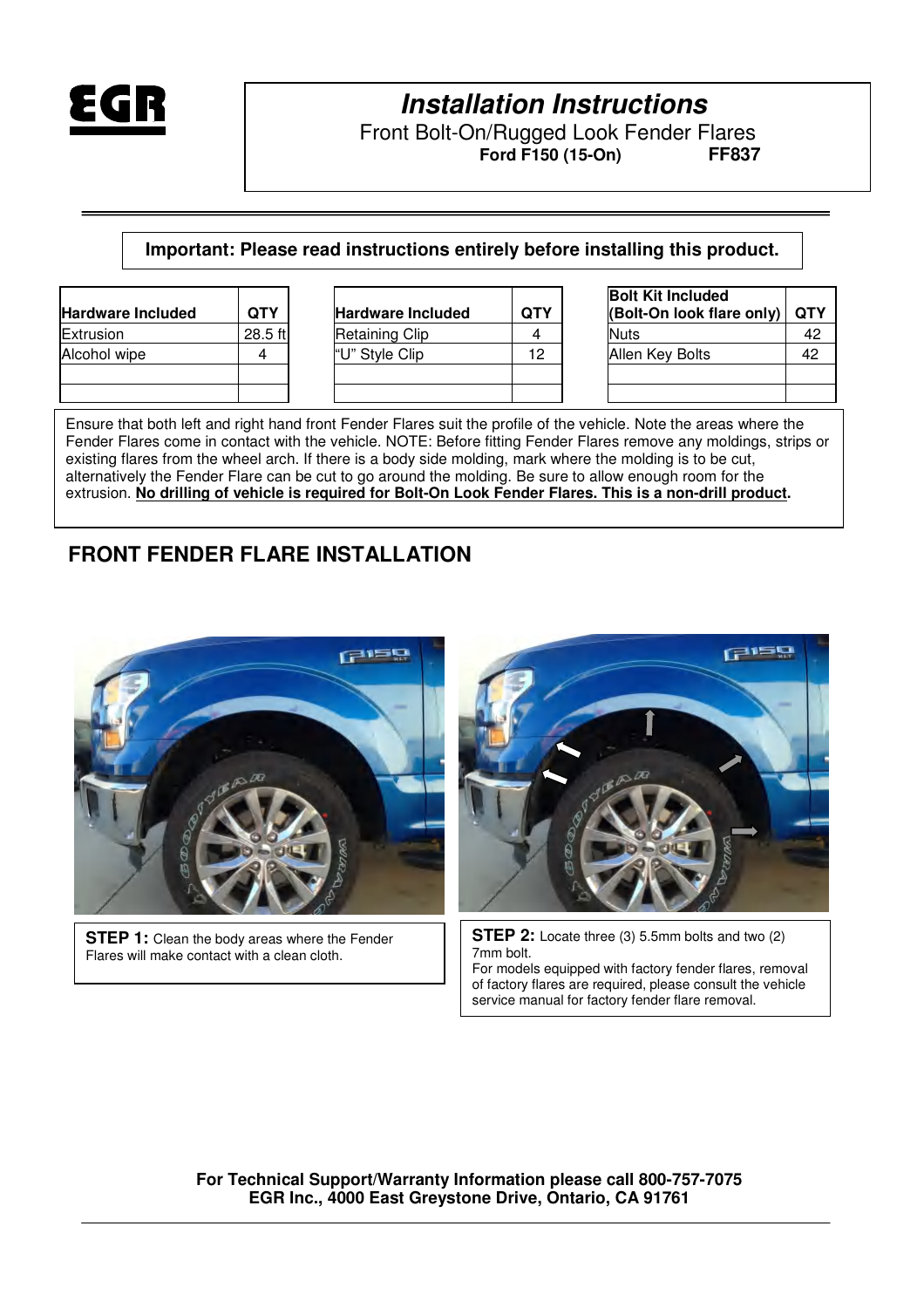

## **Installation Instructions**

Front Bolt-On/Rugged Look Fender Flares<br>Ferd F150 (15-On) Free Free  $Ford F150 (15-On)$ 



**STEP 3:** Place the Fender Flare onto the vehicle and fit into the correct position following the contours of the body. Use four (4) of the .6mm clips (two (2) per side) to secure the Fender Flare to the body. Make sure the dimple in the clip securely attaches in the slot on the Fender Flare.



**STEP 4:** Insert four (4) of the .9mm lever retaining clips (two (2) per side) into the Fender Flare. Make sure the tab in the clip securely attaches in the slot on the Fender Flare. Secure with five (5) bolts removed in Step 6.



**STEP 5:** Reinstall the remaining 5.5mm bolt and two 7mm bolts.



**STEP 6:** Repeat installation method for other side. Double check the front Fender Flares to make sure all bolts are tight and clips are securely fastened. Your installation is now complete. Do not use abrasive cleaners.

**For Technical Support/Warranty Information please call 800-757-7075 EGR Inc., 4000 East Greystone Drive, Ontario, CA 91761**